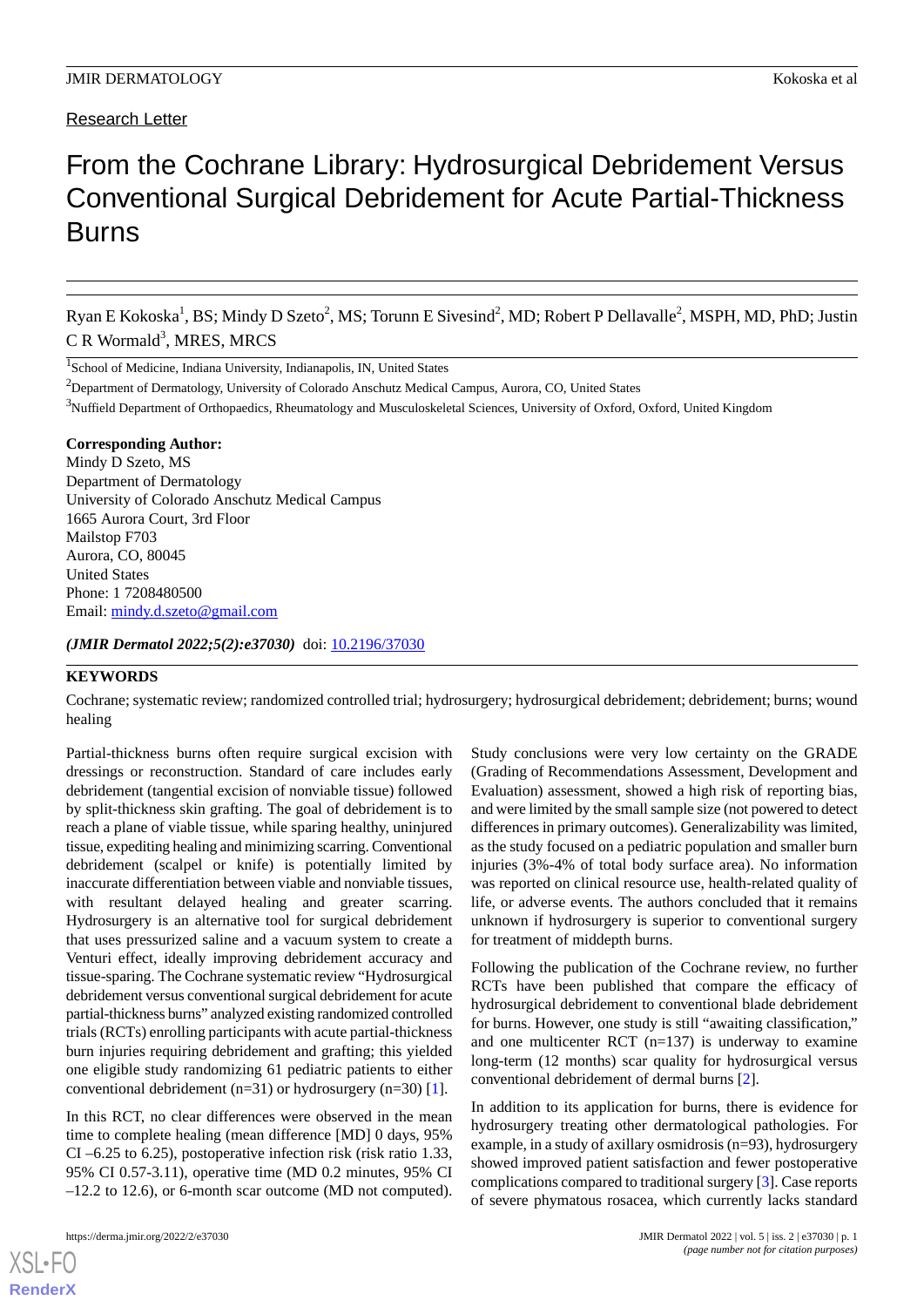#### **JMIR DERMATOLOGY** Kokoska et al

surgical guidelines, document successful treatment with hydrosurgery [[4\]](#page-1-3). Additionally, hydrosurgery can safely and rapidly debride various ulcer types in outpatient settings [[5\]](#page-1-4). As the COVID-19 pandemic continues to decrease the availability of inpatient rooms and services, the possibility of providing outpatient hydrosurgical debridement for wounds may be important for continuing patient care. Dermatologists manage numerous wounds in daily practice; therefore, providers

should be informed of the current recommendations for wound debridement. Future research should include additional high-quality RCTs comparing the efficacy of hydrosurgery versus standard debridement for burns. Outcome measures could focus on patient-reported scarring and adverse events. This would increase the certainty and generalizability of the results, and provide evidence for procedural recommendations.

### **Conflicts of Interest**

MDS is a member of the Cochrane Collaboration. TES is a member of the Cochrane Collaboration and an Editorial Board Member-at-Large for *JMIR Dermatology*, and receives fellowship funding from the Pfizer Global Medical Grant (58858477) Dermatology Fellowship 2020 (principal investigator RPD). RPD is a Joint Coordinating Editor for *Cochrane Skin*, a dermatology section editor for *UpToDate*, a Social Media Editor for the *Journal of the American Academy of Dermatology*, a Podcast Editor for the *Journal of Investigative Dermatology* (*JID*), Editor-in-Chief of *JMIR Dermatology*, a coordinating editor representative on Cochrane Council, and Cochrane Council cochair and director of the University of Colorado Anschutz Medical Campus United States Cochrane Affiliate. RPD receives editorial stipends (*JMIR Dermatology*, *JID*), royalties (*UpToDate*), and expense reimbursement from Cochrane Skin. JCRW, NIHR Doctoral Research Fellow (NIHR301793), is funded by the National Institute for Health Research (NIHR) for this research project. The views expressed in this publication are those of the authors and not necessarily those of the NIHR, National Health Services, or the UK Department of Health and Social Care.

#### <span id="page-1-0"></span>**References**

- <span id="page-1-1"></span>1. Wormald J, Wade RG, Dunne JA, Collins DP, Jain A. Hydrosurgical debridement versus conventional surgical debridement for acute partial-thickness burns. Cochrane Database Syst Rev 2020 Sep 03;9:CD012826 [\[FREE Full text\]](http://europepmc.org/abstract/MED/32882071) [doi: [10.1002/14651858.CD012826.pub2\]](http://dx.doi.org/10.1002/14651858.CD012826.pub2) [Medline: [32882071](http://www.ncbi.nlm.nih.gov/entrez/query.fcgi?cmd=Retrieve&db=PubMed&list_uids=32882071&dopt=Abstract)]
- <span id="page-1-3"></span><span id="page-1-2"></span>2. Legemate CM, Goei H, Middelkoop E, Oen IMMH, Nijhuis THJ, Kwa KAA, et al. Long-term scar quality after hydrosurgical versus conventional debridement of deep dermal burns (HyCon trial): study protocol for a randomized controlled trial. Trials 2018 Apr 19;19(1):239 [[FREE Full text](https://trialsjournal.biomedcentral.com/articles/10.1186/s13063-018-2599-2)] [doi: [10.1186/s13063-018-2599-2](http://dx.doi.org/10.1186/s13063-018-2599-2)] [Medline: [29673408](http://www.ncbi.nlm.nih.gov/entrez/query.fcgi?cmd=Retrieve&db=PubMed&list_uids=29673408&dopt=Abstract)]
- <span id="page-1-4"></span>3. Wu M, Dai H, Zhu J, Xu J, Lv C, Sun M, et al. An innovative technique of hydrosurgery in the treatment of osmidrosis. J Dermatolog Treat 2021 May;32(3):328-333. [doi: [10.1080/09546634.2019.1655525](http://dx.doi.org/10.1080/09546634.2019.1655525)] [Medline: [31403350\]](http://www.ncbi.nlm.nih.gov/entrez/query.fcgi?cmd=Retrieve&db=PubMed&list_uids=31403350&dopt=Abstract)
- 4. Bittar JM, Kovach SJ, Ditre CM. Severe phymatous rosacea of the nose, cheeks, and chin treated with hydrosurgery. Cutis 2020 Jul;106(1):37-39. [doi: [10.12788/cutis.0052](http://dx.doi.org/10.12788/cutis.0052)] [Medline: [32915934](http://www.ncbi.nlm.nih.gov/entrez/query.fcgi?cmd=Retrieve&db=PubMed&list_uids=32915934&dopt=Abstract)]
- 5. Ferrer-Sola M, Sureda-Vidal H, Altimiras-Roset J, Fontsere-Candell E, Gonzalez-Martinez V, Espaulella-Panicot J, et al. Hydrosurgery as a safe and efficient debridement method in a clinical wound unit. J Wound Care 2017 Oct 02;26(10):593-599. [doi: [10.12968/jowc.2017.26.10.593](http://dx.doi.org/10.12968/jowc.2017.26.10.593)] [Medline: [28976826](http://www.ncbi.nlm.nih.gov/entrez/query.fcgi?cmd=Retrieve&db=PubMed&list_uids=28976826&dopt=Abstract)]

#### **Abbreviations**

**GRADE:** Grading of Recommendations Assessment, Development and Evaluation **JID:** Journal of Investigative Dermatology **MD:** mean difference **NIHR:** National Institute of Health Research **RCT:** randomized controlled trial

*Edited by R Alhusayen; submitted 03.02.22; peer-reviewed by F Beyer, I Herman; comments to author 21.03.22; revised version received 29.03.22; accepted 20.04.22; published 04.05.22*

*Please cite as: Kokoska RE, Szeto MD, Sivesind TE, Dellavalle RP, Wormald JCR From the Cochrane Library: Hydrosurgical Debridement Versus Conventional Surgical Debridement for Acute Partial-Thickness Burns JMIR Dermatol 2022;5(2):e37030 URL: <https://derma.jmir.org/2022/2/e37030> doi: [10.2196/37030](http://dx.doi.org/10.2196/37030) PMID:*